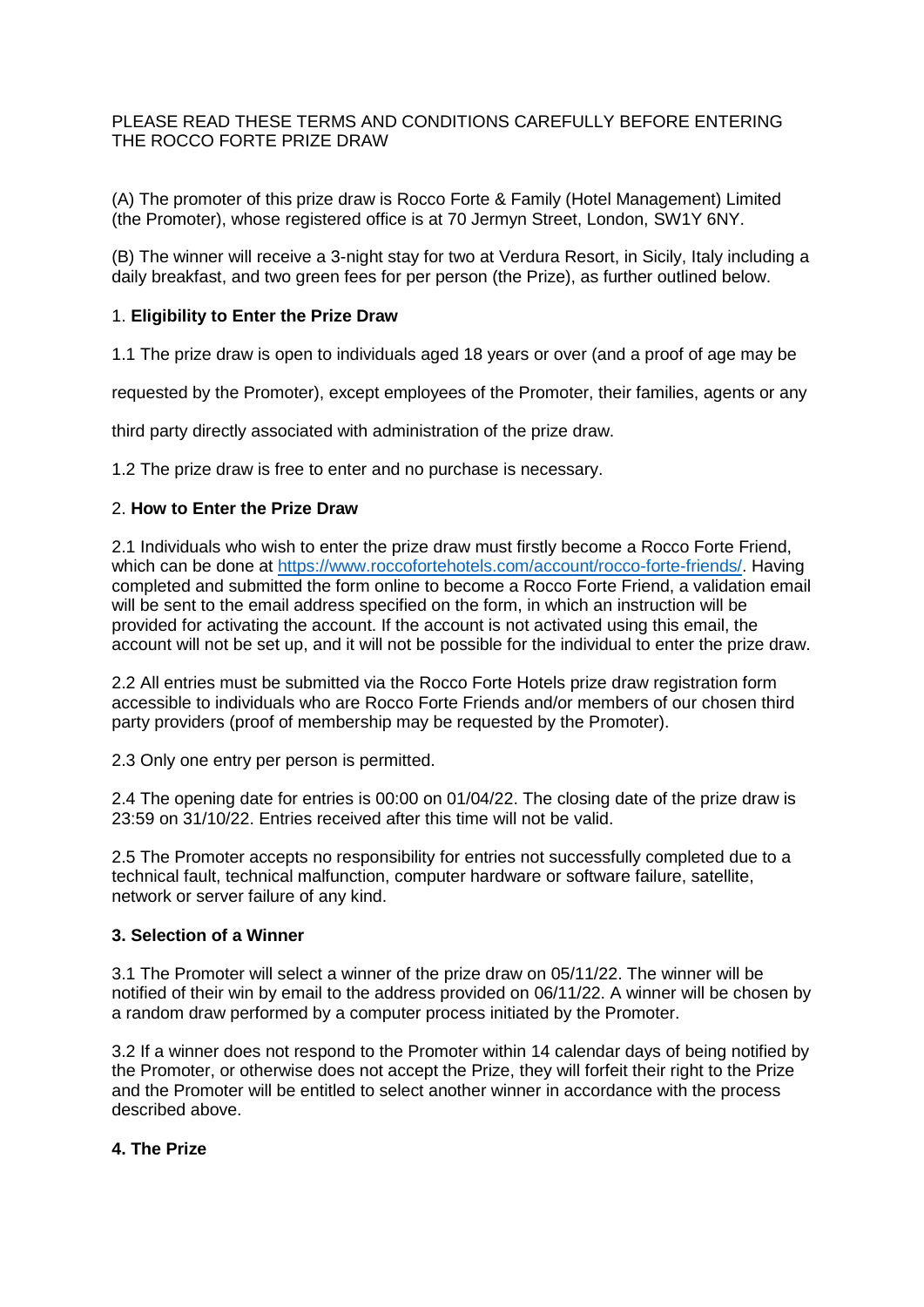4.1 The Prize, is as further described below and subject to the terms and conditions set out herein.

4.1.1 A 3-night stay at Verdura Resort, in Sicily for two persons;

4.1.2 Breakfast daily for two;

4.1.3 Two green fees per person.

4.2 The Prize will be sent to the winner by email within 7 business days of being notified of their win.

4.3 All reservations will be organised directly with the hotel reservation team, over the telephone or by email.

4.4 Except as expressly stated, the prize does not include any travel arrangements or expenses, and if you win you will be responsible for ensuring that you and any person travelling with you are available to travel and hold valid passports, any necessary visas and any other documents you require, as well as for the costs of travel. Dates for accommodation once requested and accepted by the hotel cannot be changed.

4.5 The Prize for the winner is non-exchangeable, non-transferable and no cash alternative is offered.

4.6 The Prize for the winner is valid until October 31st 2023. Reservations are subject to availability.

4.7 The Prize for the winner is not applicable on stays made during the months of July and August.

4.7 The Promoter reserves the right to replace the prize with an alternative prize of equal or higher value if circumstances beyond the Promoter's control makes it necessary to do so.

# **5. Additional Terms**

5.1 The decision of the Promoter regarding any aspect of the prize draw is final and binding and no correspondence will be entered into about it.

5.2 The Promoter must either publish or make available information that indicates that a valid award took place. To comply with this obligation, the Promoter will send the surname and county of major prize winners and, if applicable copies of their winning entries, to anyone who emails friends@roccofortehotels.com within one month after the closing date. If you object to any or all of your surname, county and winning entry being published or made available, please contact the Promoter friends@roccofortehotels.com. In such circumstances, the Promoter must still provide the information and winning entry to the Advertising Standards Authority on request.

5.3 Participants are deemed to have accepted and agreed to be bound by these terms and

conditions upon entry. The Promoter reserves the right to refuse entry, or refuse to award the Prize to anyone in breach of these terms and conditions.

5.4 Subject to the terms herein, the winner's stay at the hotel will be subject to all other usual terms and conditions between guests and the relevant Rocco Forte entity and to the usual prices for guests.